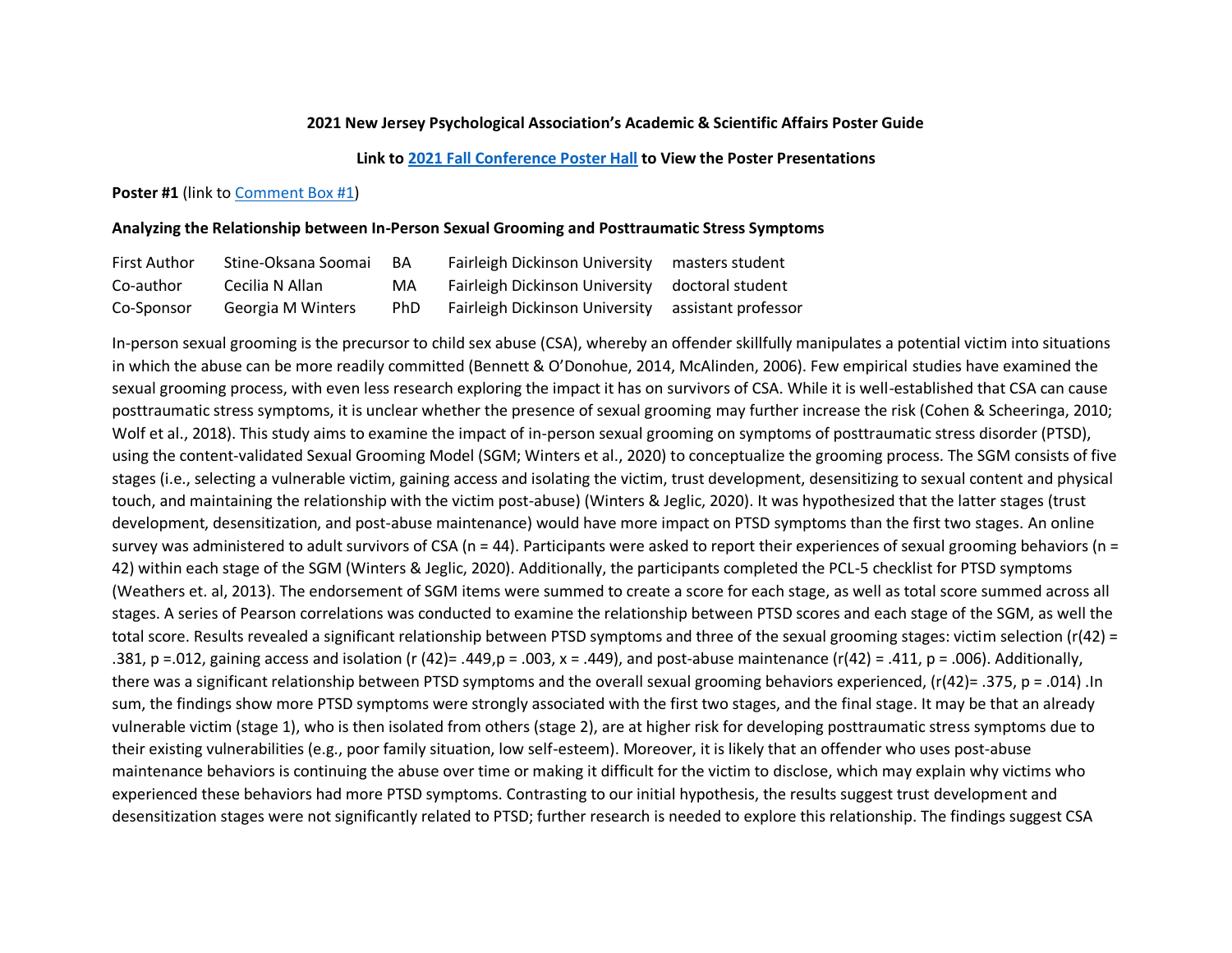treatment should not be limited to the physical CSA, but should include efforts for treating the responses from sexual grooming. It is imperative to better recognize these behaviors as early in the sexual grooming process as possible, as the early stages may cause the victim distress and impairment.

# **Poster #2** (link to [Comment Box #2\)](https://njpa.memberclicks.net/poster-2-comment-box)

# **Childhood Food Insecurity: Is It Associated with Eating Behaviors in Adulthood?**

| <b>First Author</b> | Nicole M DeSimone | MA   | <b>Montclair State University</b> | masters student                   |
|---------------------|-------------------|------|-----------------------------------|-----------------------------------|
| Co-author           | Shannon O'Connor  | PhD. | <b>Montclair State University</b> | assistant professor of psychology |

Over 10% of households in the United States suffer from food insecurity. Food insecurity has been defined as the lack of nutritional resources necessary to fuel a healthy lifestyle. A small but consistent body of literature indicates positive associations between current food insecurity and eating pathology in adulthood, with more limited evidence for a connection between food insecurity and eating pathology in childhood/adolescence. Given past research indicating a link between eating behaviors observed during childhood/adolescence and adulthood eating attitudes and behaviors, the present study explores whether a childhood experience of food insecurity is associated with an increase in eating pathology during adulthood. A sample of 634 cis-gendered women (M=34.75 years, SD=7.40), recruited via Amazon Mechanical Turk (MTurk), retrospectively reported on their level of childhood food insecurity and current food insecurity via the USDA Food Security Survey. Participants also completed self-report measures of their current eating attitudes and behaviors, including dietary restraint, weight overvaluation, and body dissatisfaction via the Eating Disorder Examination Questionnaire and emotional over-eating, food responsiveness, and satiety responsiveness via the Adult Eating Behavior Questionnaire. Linear regression was used to analyze whether childhood food insecurity was predictive of adult eating attitudes and behaviors. When controlling for current food insecurity and BMI, childhood food insecurity was not found to be significantly associated with adult eating attitudes and behaviors. However, current food insecurity was found to be significantly associated with these eating attitudes and behaviors. The current findings suggest that when food insecurity does not persist into adulthood, childhood food insecurity is not associated with adult eating behaviors. These findings provide some support that interventions aimed at alleviating food insecurity would likely have beneficial long-term outcomes.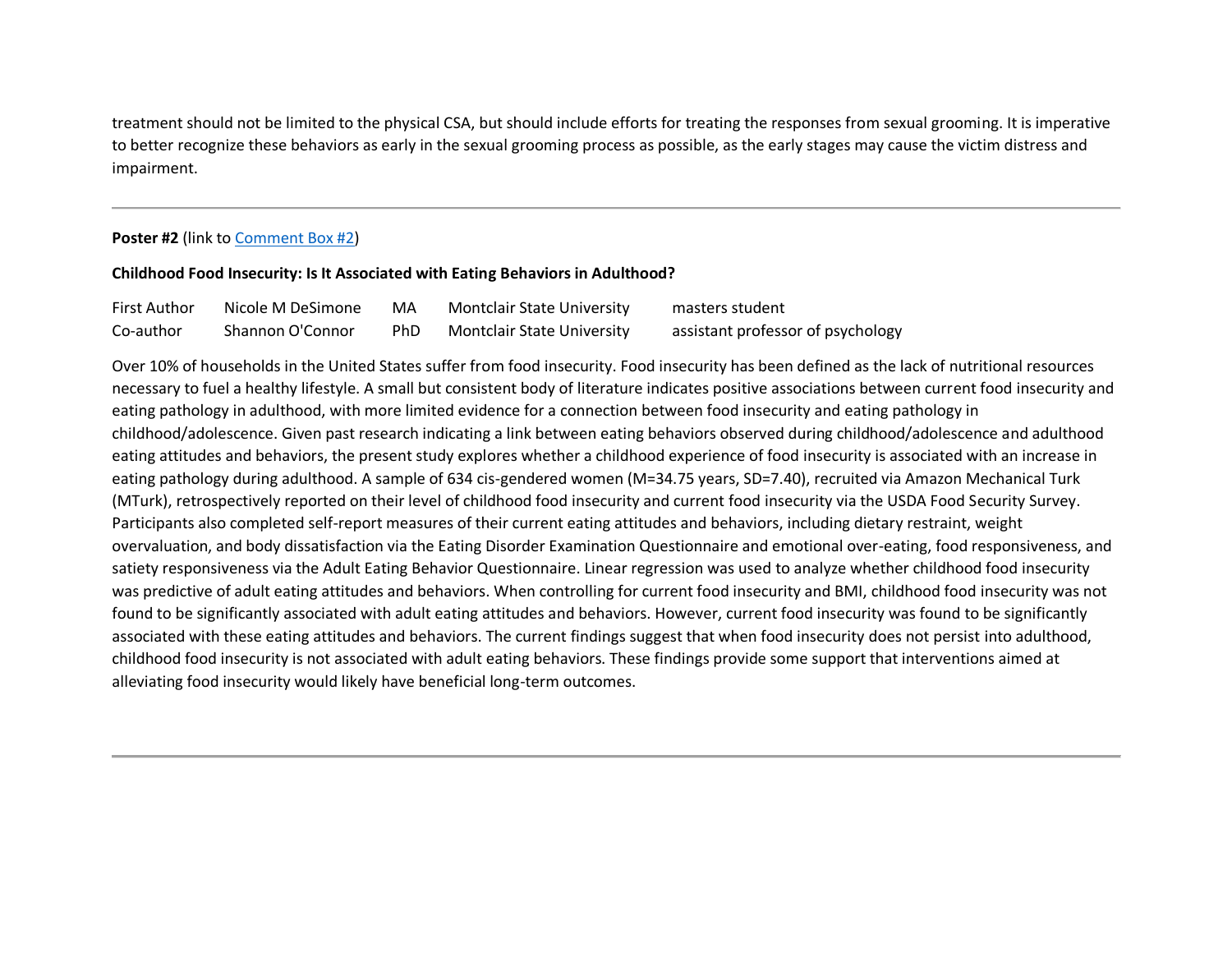# **Poster #3** (link to [Comment Box #3\)](https://njpa.memberclicks.net/poster-3-comment-box)

# **College student access to care, telehealth, and service utilization during the COVID-19 pandemic in New Jersey**

| <b>First Author</b> | Rachel Bomysoad    | <b>BS</b> | <b>Montclair State University</b>  | doctoral student |
|---------------------|--------------------|-----------|------------------------------------|------------------|
| Co-author           | Caitlin Wilson     | <b>BA</b> | <b>Montclair State University</b>  | masters student  |
| Co-author           | Sarah Hitchcock    | BA        | <b>Montclair State University</b>  | masters student  |
| Co-author           | Jill Del Pozzo     | MA        | <b>Montclair State University</b>  | doctoral student |
| Co-author           | Christopher M King |           | PhD, JD Montclair State University | professor        |

Telehealth has potential to expand access to healthcare, including mental healthcare, that is generally comparable to in-person services—and thereby reduce healthcare disparities (Baker et al., 2020; Batastini et al., 2020; Weinzimmer et al., 2021). This potential saw widespread uptake upon the onset of the COVID-19 pandemic (Pfefferbaum & North, 2020; Pierce et al., 2021; Shroeder et al., 2021), including in New Jersey (American Psychological Association, 2021), and such a shift will likely persist beyond the pandemic (Johnson, 2021).Many are currently examining telehealth utilization during COVID-19 in the general population (e.g., Jaffe et al., 2020), and telehealth utilization among populations especially vulnerable to mental health problems, such as college students, also warrants attention (Fruehwirth et al., 2021). For instance, research on the impact of the pandemic on the mental health of college students indicated that 71% experienced increased stress and anxiety and 44% experienced increased depressive thoughts (Son et al., 2020). Critically, only 10% sought treatment (Son et al., 2020) and more than 20% of students indicated they were unable to access mental health treatment (Lopez-Castro et al., 2021). Accordingly, the current study sought to examine college students' awareness and utilization of telehealth services, and mental health needs, in New Jersey during the pandemic.MethodRecruitment of students at a large public university in New Jersey (interim N = 925; age: M = 19.77, SD = 2.69; 75% women; 61% non-White) began in June 2020 and is ongoing. Participants completed an online survey examining psychosocial functioning during the COVID-19 pandemic. The present study examined variables about demographics, mental health diagnostic and treatment history, awareness of and receipt of mental healthcare, and perceived mental health stigma.ResultsMost participants (86%) indicated awareness of mental health professionals' increased utilization of telehealth during the pandemic. However, a sizable minority of participants (34%) indicated that they had not received mental health services since the pandemic began despite feeling an increased need for such services. More than half of participants (59%) who reported decreased receipt of mental health services during the pandemic identified perceived stigma as a barrier to treatment.There were significant differences for awareness of telehealth for different racial/ethnic groups (less awareness for non-white participants), genders (less awareness for male participants), and whether one had a prior diagnosis (higher awareness). Greater awareness of telehealth was also significantly associated with lower level of perceived stigma. There were significantly higher rates of receipt of services among those who had a prior diagnosis and had previously received treatment. Detailed statistical and variable level results will be presented.DiscussionThe results of this study have implications for telehealth policy in New Jersey during and after the COVID-19 pandemic, and especially for young adults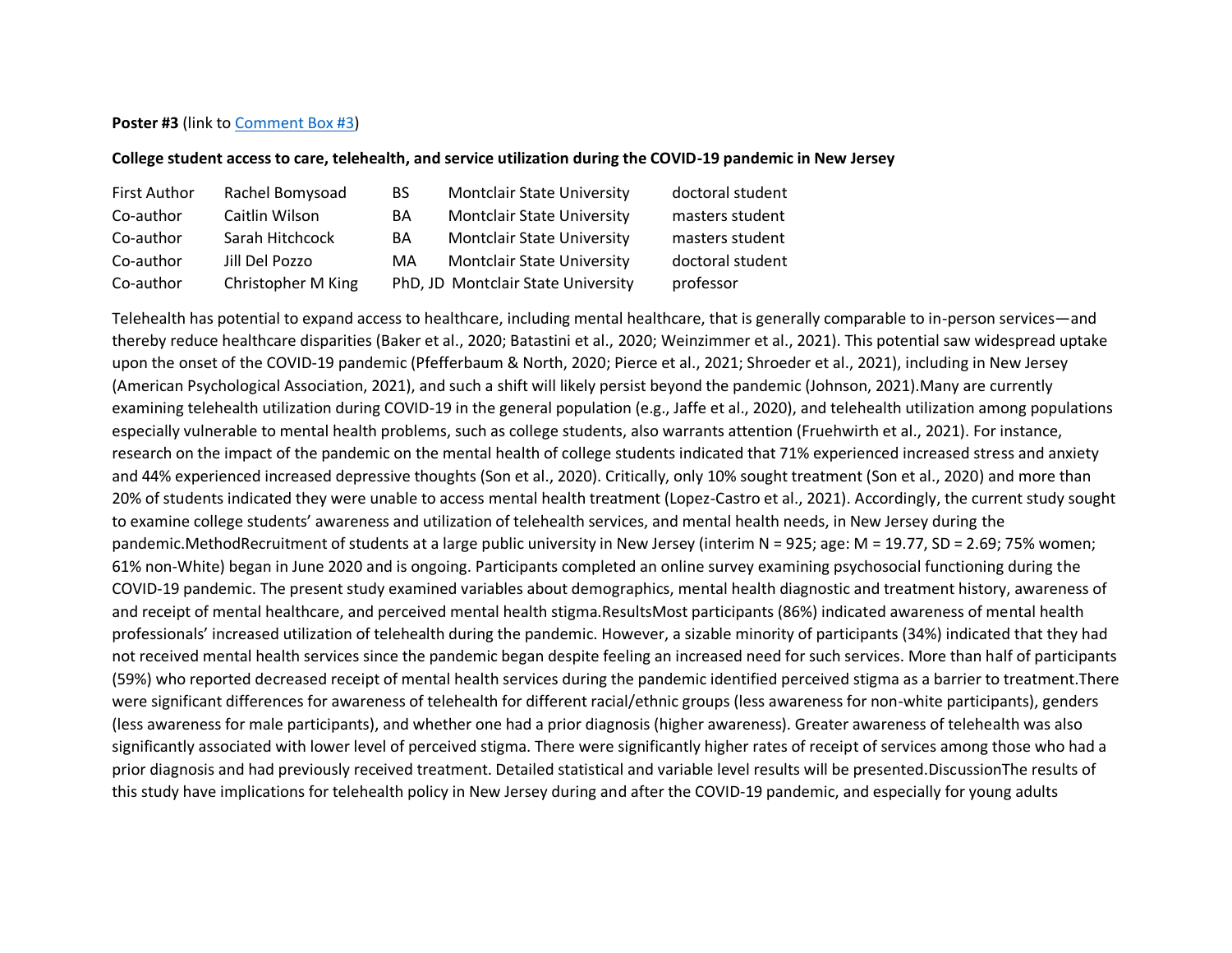attending college. We recommend initiatives to further address differential awareness of telehealth and stigma concerning mental health services, especially among those who have never received such services despite a need.ReferencesOmitted for space; to be presented.

# **Poster #4** (link to [Comment Box #4\)](https://njpa.memberclicks.net/poster-4-comment-box)

#### **College student financial- and COVID-19-related stress and anxiety during the pandemic in New Jersey**

| <b>First Author</b> | Julia A Stratton   | <b>BA</b> | <b>Montclair State University</b>  | masters student       |
|---------------------|--------------------|-----------|------------------------------------|-----------------------|
| Co-author           | <b>Emily Dunn</b>  |           | <b>Montclair State University</b>  | undergraduate Student |
| Co-author           | Amanda Palardy     | MA        | <b>Montclair State University</b>  | doctoral student      |
| Co-author           | Jill Del Pozzo     | MA.       | <b>Montclair State University</b>  | doctoral student      |
| Co-author           | Christopher M King |           | PhD, JD Montclair State University | professor             |

The COVID-19 pandemic's effects on public mental health have been notable. Initial studies have reported increased anxiety and psychological distress among several different populations (Qiu et al., 2020; Wang, 2020; Cao et al., 2020) and research has found factors such as concern about the health of oneself, others, and the future to exacerbate an individual's reported stress and anxiety (Fiorillo & Gorwood, 2020; Li et al., 2020; Cullen et al., 2020). College student status was also found to be a significant predictor of increased anxiety during the pandemic (Wang, 2020). Accordingly, the current study set out to examine the specific stressors reported by college students in New Jersey during the pandemic and their subsequent ratings of stress and anxiety.Method Recruitment of students began in June 2020 at a large public university in New Jersey and is ongoing (interim N = 925; age: M = 19.77, SD = 2.69; 75% women; 61% non-White) Participants were asked to complete an online survey examining psychosocial functioning during the COVID-19 pandemic. The present study examined ad-hoc items about financial and COVID-related stressors throughout the pandemic, and current measures of stress (Perceived Stress Scale) and anxiety (General Anxiety Disorder-7).Results Most participants (87%) reported moderate to high levels of stress, and nearly 40% reported moderate to severe levels of anxiety. Half of participants reported experiencing personal or familial financial hardship throughout the pandemic, while approximately a third of the sample reported short-term or permanent job loss. Additionally, one-third of participants reported working in environments with increased risk for COVID-19 exposure. Fourteen percent of the sample reported contracting COVID-19 themselves, 63% reported a family member had tested positive for the disease, and 23% reported having a family member or friend who had died from COVID-19. The results of nonparametric analyses indicated that ratings of stress and anxiety were significantly higher among those who reported experiencing financial hardship, job loss, and work-related risk for COVID-19 exposure. Additionally, stress scores were higher among those who reported having a family member contract COVID-19. In multivariable models, only financial hardship was found to significantly predict stress ratings while financial hardship, job loss, and risky employment significantly predicted anxiety ratings. Detailed statistical results will be presented.DiscussionThe findings of this study have implications for interventions and the treatment of COVID-19-related stress and anxiety among college students. Treatment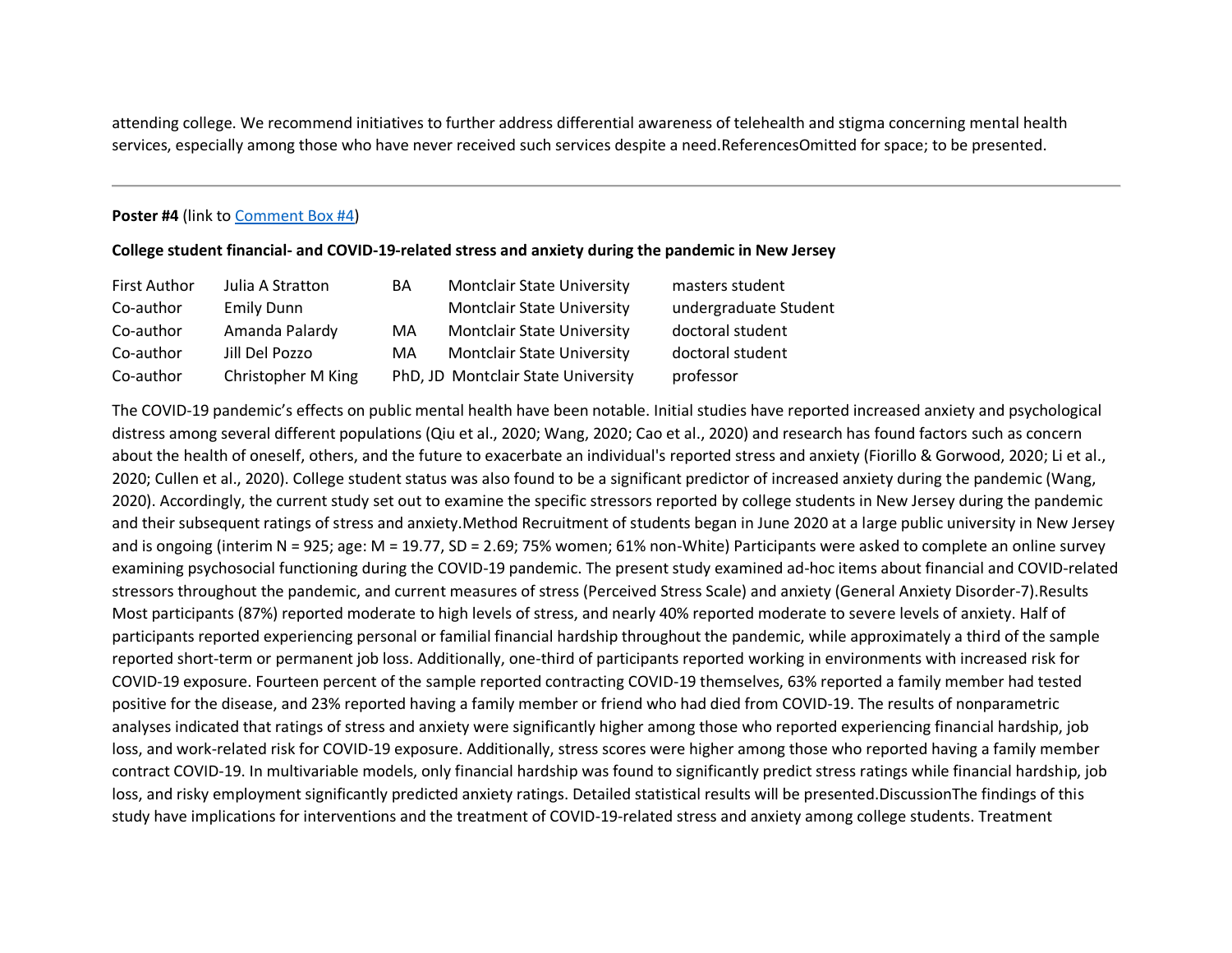providers and school officials ought to attend to stressors beyond those inherent to academic demands, such as financial insecurity. Data supports a particular need to ensure interventions and supportive policies reach working students and those experiencing personal or familial hardship. References Omitted for space; to be presented.

# **Poster #5** (link to [Comment Box #5\)](https://njpa.memberclicks.net/poster-5-comment-box)

# **Dissemination of Best Practices in Social-Emotional and Character Development: Use of Digital Media Communications Strategies to Improve Engagement**

| <b>First Author</b> | Jennifer Keyt    | BA | Rutgers, The State University of New Jersey | masters student       |
|---------------------|------------------|----|---------------------------------------------|-----------------------|
| Co-author 2         | Aysar Abdelgelil |    | <b>Wellesley College</b>                    | undergraduate student |
| Co-author 3         | Zoe Schiff       | BA | Rutgers, The State University of New Jersey | masters student       |
| Co-author 4         | Esther Kim       |    | Rutgers, The State University of New Jersey | undergraduate student |
| Co-author 5         | May Yuan         | MS | Rutgers, The State University of New Jersey | masters student       |

Introduction: Social-emotional and character development (SECD) represents the convergence of evidence surrounding the best practices in cultivating social skills, emotions, and character virtues in students to promote better mental health and academic learning (Elias, 2009). An abundance of effective evidence-based practices exist for social-emotional interventions (Durlak et al., 2011); however, a gap often exists between scientific knowledge and its application in practice settings (McIntyre, 2005). Social media has been implicated as a cost-effective dissemination tool to reach practitioners and public outlets that may be otherwise missed in traditional audiences of research (Gatewood et al., 2020). The SECD Lab at Rutgers University formed a Digital Communications and Social Media (DCSM) Team to disseminate evidence-based strategies. The current project aims to evaluate the communications strategy and suggest guidelines moving forward. Methods: The DCSM team's strategy has focused on posting content, timed to maximize exposure, on four main social media platforms: Twitter, Instagram, Facebook, and Pinterest. In consultation with experts in community psychology and communications, the following priorities were developed: 1) Highlight the work of our team members/lab and partners. 2) Amplify resources, events, policies and tools regarding SEL. 3) Provide tools for youth and college students about SEL and SECD. 4) Promote Equity/Anti-racism in SEL. 5) Ensure an SEL component is embedded in virtual classrooms and in-person learning. 6) Connect organizations and individuals who are involved with the work of SEL/SECD. Hootsuite, a social media analytics tool, was used to track changes in engagement and following after specific posts and hashtags. Results: The DCSM team's Twitter account focuses on content that educators and administrators use in their professional life. It has more than 4,000 followers and with each post, it grows, on average, two followers. Each post has an average of one reshare and eleven likes. The DCSM Twitter has an amplification rate, or ratio of shares per post to the number of overall followers, of 0.025%. The DCSM team now reaches 170 of its 261 accounts as of last month on Instagram and has increased its engagement 30% by using an aggressive hashtag strategy. Content interactions have notably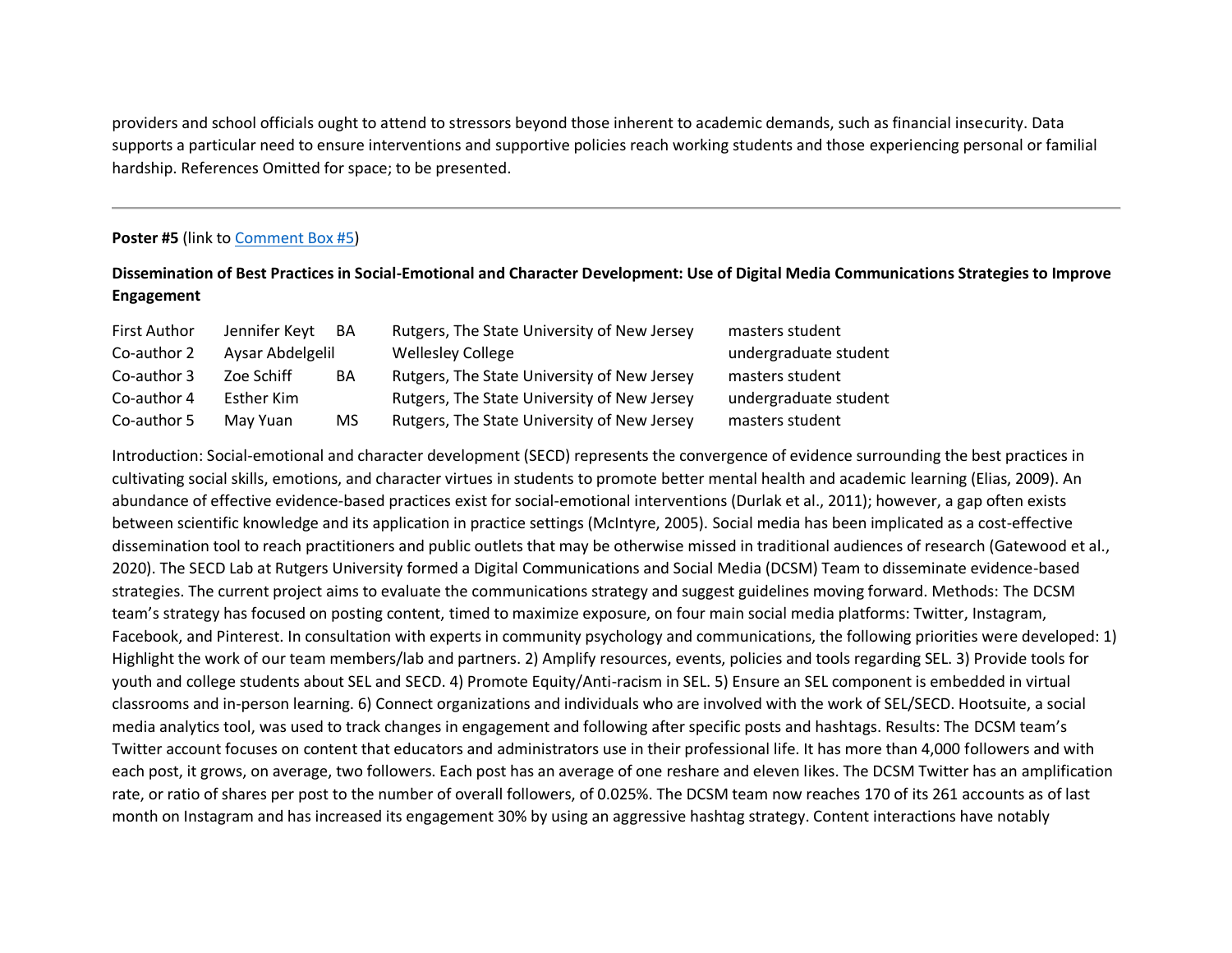increased by 83%. The SECD Lab reaches an audience of about 660 on Pinterest, with 1,500 monthly views. 75% of its followers are female, and almost 43% are ages 25-34. The DCSM supports Pinterest users by posting lesson ideas and supplemental information.On Facebook, the largest social media platform (Kim, 2021), the DCSM Lab posts on behalf of its virtual professional development Academy on a weekly basis, primarily amplifying messages from other SEL initiatives, and securing at least one new engagement per post. Discussion: Social media has aided the Lab's goals in sharing evidence-based information about SEL and the SECD Lab. Sharing articles, showcasing lesson plans, and inviting users to participate in webinars and conferences has allowed the SECD Lab to further its mission in improving preventative community-based interventions in schools. Looking ahead, the DCSM team plans to continue to explore new platforms, such as TikTok, as additional dissemination tools.

# **Poster #6** (link to [Comment Box #6\)](https://njpa.memberclicks.net/poster-6-comment-box)

### **Diabetes type 2 treatment adherence barriers for the Latinx population**

# Author Thalia Sanchez MA Felician University doctoral student

Perez-Escamilla and Putnik (2007) noted that "Latinx have become the largest ethnic minority group in the U.S. and will become 25% of the population by 2050." Research also indicates that Latinx is experiencing an elevated lifetime risk of type 2 diabetes and comorbid conditions (O'Brien et al. 2019). Diabetes is a prominent medical condition that increases other health risks in the Latinx community (O'Brien et al. 2019). The CDC (2011) highlighted the rapid growth of this condition in the United States and its prevalence of mortality. Diabetes type 2 is a slow, progressive condition that requires consistent adherence to medical treatment to reduce further health complications (ADA, 2018). However, treatment adherence is influenced by many factors such as quality of life, supportive systems, and satisfaction of medical care (Yazdi et al., 2016). Additionally, culture has provided further understanding of how it influences the Latinx diabetic patient and their adherence to treatment. This study explores the relationship between quality of life, social support, and patient satisfaction of care in non-adherence for Latinx patients. The study will determine the strongest predictor of non-adherence in this population to help providers increase adherence in this population. Research Questions1. Does poor quality of life result in non-adherence within the Latinx population? Which factor in quality of life (interference of life, self-care, well-being, worrying about the disease) predicts non-adherence?2. What role does social support play in treatment adherence? Does the type of social support (significant other, family, or friends) predict non-adherence?3. Is there a relationship between low patient satisfaction of care and non-adherence?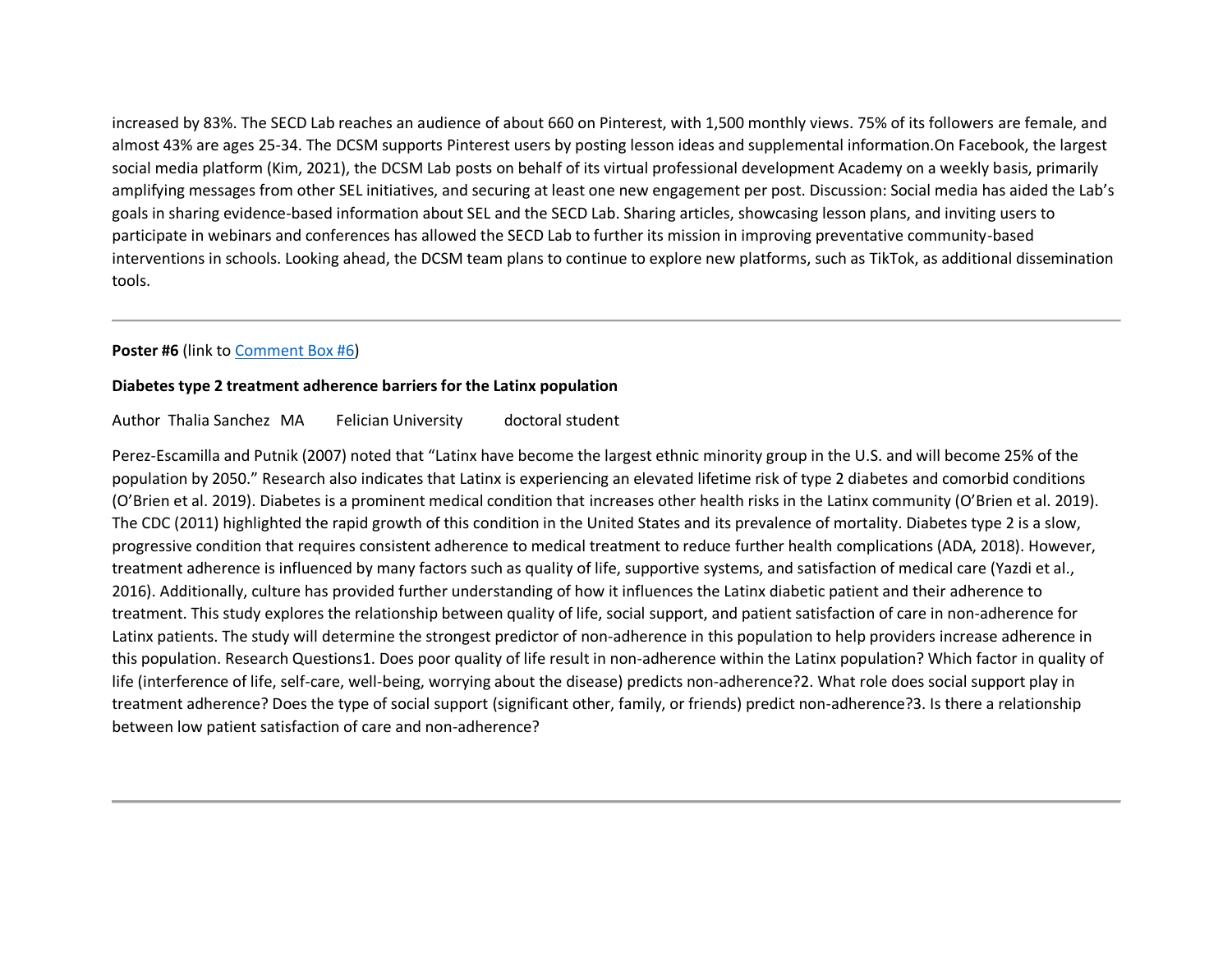# **Poster #7** (link to [Comment Box #7\)](https://njpa.memberclicks.net/poster-7-comment-box)

# **Engagement with mental health care and reasons for its delayed receipt among veterans with chronic pain**

| <b>First Author</b> | Jaineel R Doshi    | BA         | War Related Illness and Injury Study Center,         |                           |
|---------------------|--------------------|------------|------------------------------------------------------|---------------------------|
|                     |                    |            | Veterans Affairs New Jersey Health Care System       | research assistant        |
| Co-author           | Nicole Sullivan    | PhD        | War Related Illness and Injury Study Center          | clinical psychologist     |
| Co-author           | Nicole Anastasides | MS.        | War Related Illness and Injury Study Center          | research coordinator      |
| Co-author           | Christina Gonzalez | MS         | War Related Illness and Injury Study Center          | senior research assistant |
| Co-author           | Fiona Graff        | PsyD       | War Related Illness and Injury Study Center          | clinical psychologist     |
| Co-author           | David Litke        | <b>PhD</b> | War Related Illness and Injury Study Center;         | clinical psychologist     |
|                     |                    |            | Department of Rehabilitation Medicine,               |                           |
|                     |                    |            | New York University School of Medicine               |                           |
| Co-author           | Lisa McAndrew      | <b>PhD</b> | War Related Illness and Injury Study Center;         | research scientist        |
|                     |                    |            | Department of Educational and Counseling Psychology, |                           |
|                     |                    |            | University at Albany                                 |                           |

Background. Chronic pain impacts an estimated 20.4% of U.S. adults, with veterans facing significantly higher rates of chronic pain (26.0%) than nonveterans (19.0%; Dahlhamer et al., 2018). Research on nonpharmaceutical treatments, including cognitive-behavioral and acceptance-based interventions, suggests that chronic pain is amenable to mental health treatment (Veehof et al., 2016; Skelly et al., 2018). However, while healthcare utilization rates of general and specialty medical care are high for individuals with chronic pain (Deyo et al., 2009), uptake and adherence to mental health treatment in this population is relatively low (Glombiewski et al., 2010; Williams et al., 2020). Therefore, we examined rates of engagement with mental health professionals and reasons for delaying receipt of psychological services among veterans with chronic pain. Methods. Participants (N=40) were veterans with chronic pain enrolled into a pilot study examining the feasibility and acceptability of health coaching compared to treatment as usual. The current study analyzed a baseline self-report questionnaire related to healthcare access and receipt. Results. Approximately 40.5% of the sample (n=17) reported delaying mental health care for at least one reason. The majority of these participants reported multiple reasons for delaying mental health care (mean=1.96, SD = 1.43). The most common reason for delaying mental health care was believing that mental health professionals would not be able to help (28.6%). Other identified reasons included being concerned about other people knowing they went for care (21.4%), believing their health problem wasn't serious enough to require a visit (21.4%), not wanting to know if there was a mental health problem (11.9%), inability to get an appointment soon enough (11.9%), concerns about long wait times (9.5%), and being too busy (7.1%). When asked about the past year, 78.6% of the sample reported talking to a mental health professional at least once about their health, compared to 85.6% who spoke to a medical doctor specializing in their health condition, and 95.2% who spoke to a general medical provider. Of those who spoke to a mental health professional, 29% attended fewer than 4 sessions and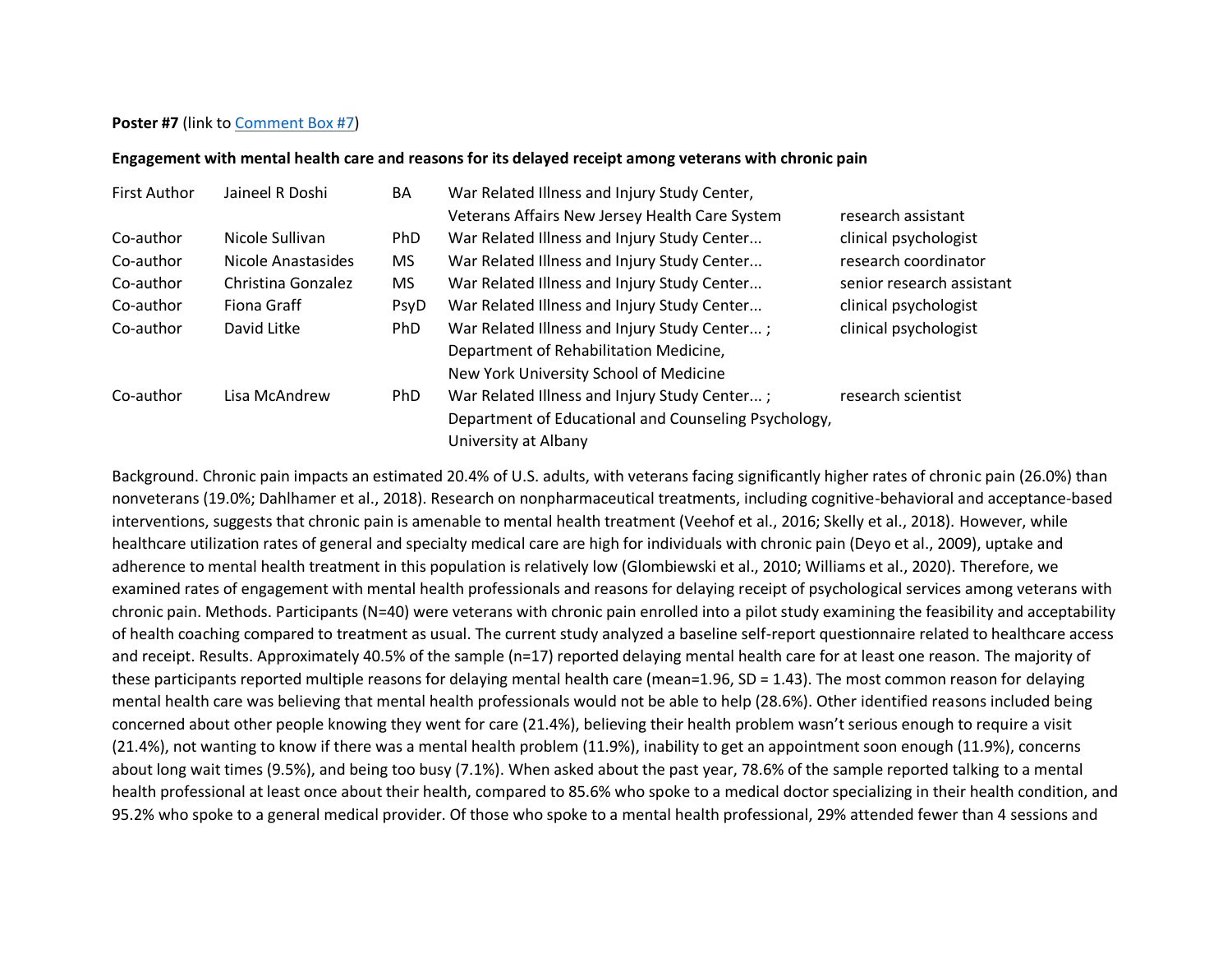58% attended fewer than 10 sessions. Conclusion. Although chronic pain is amenable to mental health treatment, many veterans endorsed delaying mental health care. The most frequent reason for delaying care was believing that mental health treatment will be ineffective. This may be due to several reasons, including the presence of misperceptions surrounding the use of mental health treatments for chronic pain and ineffective communication regarding the benefits of these treatments. Furthermore, fear of others knowing they are going to mental health care and of discovering mental health issues has caused some veterans to delay seeking care, suggesting that stigma around mental health may be a barrier to care. Notably, mental health professionals are less frequently utilized for chronic pain than specialists and general medical providers. These findings support the need for future research to further examine reasons for under-engagement of mental health care among veterans with chronic pain, and more importantly, how this may be corrected.

# **Poster #8** (link to [Comment Box #8\)](https://njpa.memberclicks.net/poster-8-comment-box)

#### **Family and intimate partner conflict and violence among college students during the COVID-19 pandemic in New Jersey**

| <b>First Author</b> | <b>Ivysmeralys Morales</b> | MA | <b>Montclair State University</b>  | masters student       |
|---------------------|----------------------------|----|------------------------------------|-----------------------|
| Co-author           | Loumarie Vasquez           | BA | <b>Montclair State University</b>  | masters student       |
| Co-author           | Shannon Burke              |    | <b>Montclair State University</b>  | undergraduate student |
| Co-author           | Jill Del Pozzo             | MA | <b>Montclair State University</b>  | doctoral student      |
| Co-author           | Christopher M King         |    | PhD, JD Montclair State University | psychology professor  |

Family and intimate partner conflict and violence are global public health issues, with higher rates of victimization among youthful minority women (Capaldi, 2012; WHO, 2021). Prior research has found elevated rates of intimate partner violence (IPV) during and after public health emergencies, and the economic, psychological, and social impacts of the COVID-19 pandemic are anticipated to result in similar elevations (Kaukinen, 2020; Usher, 2020). College students are at elevated risk for mental health problems in general, and thus warrant particular attention during the current pandemic (Son et. al., 2020). Accordingly, the current study investigated the prevalence and risk factors for household conflict and violence among college students in New Jersey during the pandemic.MethodRecruitment of students at a large public university in New Jersey (interim N = 925; age: M = 20, SD = 3; 75% women; 61% non-White) began in June 2020 and is ongoing. Participants completed an online survey examining psychosocial functioning during the COVID-19 pandemic. We examined demographic variables and ad-hoc items concerning intimate relationship status, household conflict and violence, household increases in substance use, and personal or familial financial hardship. We excluded from analyses participants who reported living alone (n = 13).ResultsApproximately a third of participants reported an increase in household conflict, and 6% reported an increase in household violence. Per group difference testing, we observed significantly higher rates of increased household conflict and violence among participants reporting increased household substance use or financial hardship. Rates of increased household conflict, but not violence, were also significantly higher among a collapsed non-man gender group. Rates of increased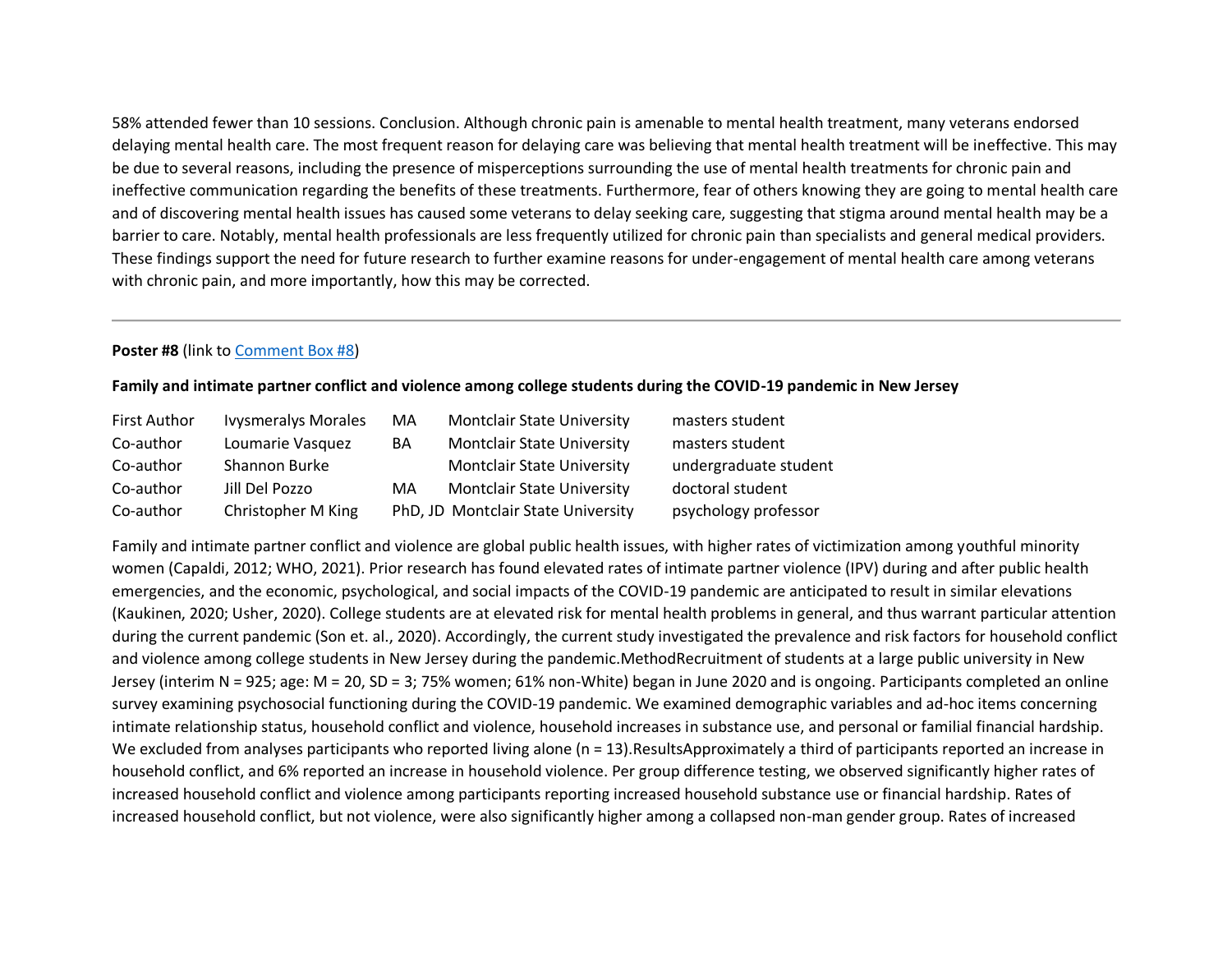household conflict and violence did not significantly differ across racial/ethnic groups nor for those in an intimate relationship or not. In multivariable models, gender, increased household substance use, and financial hardship significantly predicted household conflict, whereas only increased household substance use significantly predicted increased household violence. Detailed statistical results will be presented. Discussion The results of this study have implications for policymaking and trauma-informed care among college students in New Jersey during and after the COVID-19 pandemic. Results were consistent with concerns that have been raised about the risk of the pandemic for increasing rates of financial insecurity, substance misuse, and family conflict. Treatment providers should be especially sensitive to the increased risk of non-men college students who are living at home experiencing stress in the form of increased family conflict, and related adjustment difficulties. It is also recommended that college administrators and public policymakers consider strategies for addressing financial stressors and substance use among persons with whom college students live.

# **Poster #9** (link to [Comment Box #9\)](https://njpa.memberclicks.net/poster-9-comment-box)

| Chana R Silver<br><b>First Author</b> |                     | The Military Identity Life-Course Evaluation Studies (MILES) Lab,<br>Mental Illness Research, Education, and Clinical Center (MIRECC) |              |                                                                                                |
|---------------------------------------|---------------------|---------------------------------------------------------------------------------------------------------------------------------------|--------------|------------------------------------------------------------------------------------------------|
|                                       |                     |                                                                                                                                       |              | VISN 2, and James J. Peters Veteran Affairs Medical Center (Bronx VA)<br>undergraduate student |
| Co-author                             | Chynna Levin        | BA                                                                                                                                    | <b>MILES</b> | masters student                                                                                |
| Co-author                             | <b>Wendy Cooper</b> |                                                                                                                                       | <b>MILES</b> | undergraduate student                                                                          |
| Co-author                             | Sarah Cole          | BA                                                                                                                                    | <b>MILES</b> | research coordinator                                                                           |
| Co-author                             | <b>Emily Knapic</b> | BA                                                                                                                                    | <b>MILES</b> | masters and doctoral student                                                                   |
| Co-author                             | Ashley L Greene     | PhD                                                                                                                                   | <b>MILES</b> | advanced postdoctoral fellow                                                                   |
| Co-author                             | Ariana Dichiara     | PsyD                                                                                                                                  | <b>MILES</b> | advanced postdoctoral fellow                                                                   |
| Co-author                             | Yosef Sokol         | PhD.                                                                                                                                  | <b>MILES</b> | lab director                                                                                   |

#### **Increased Risk For Depression, Anxiety and Stress Among Veterans with High Transition Stress**

In this study, transitional stress was highly correlated with mood disorders among transitioning veterans within 10 years of military discharge and an even stronger relationship was identified among transitioning veterans in the post transition period (10+ years). One possible explanation for this finding is that the likelihood of prevalence of transition stress and subsequent mood disorders increases according to the duration of time since military discharge." Please replace the conclusion section with: "Veterans with higher levels of transitional stress, whether they are in the transition period or the post-transition period (10+ years) are more likely to suffer from anxiety, depression and/or stress. This study found that the relationship between transitional stress and prevalence of mood disorders was stronger after the first 10 years (10+ years) post military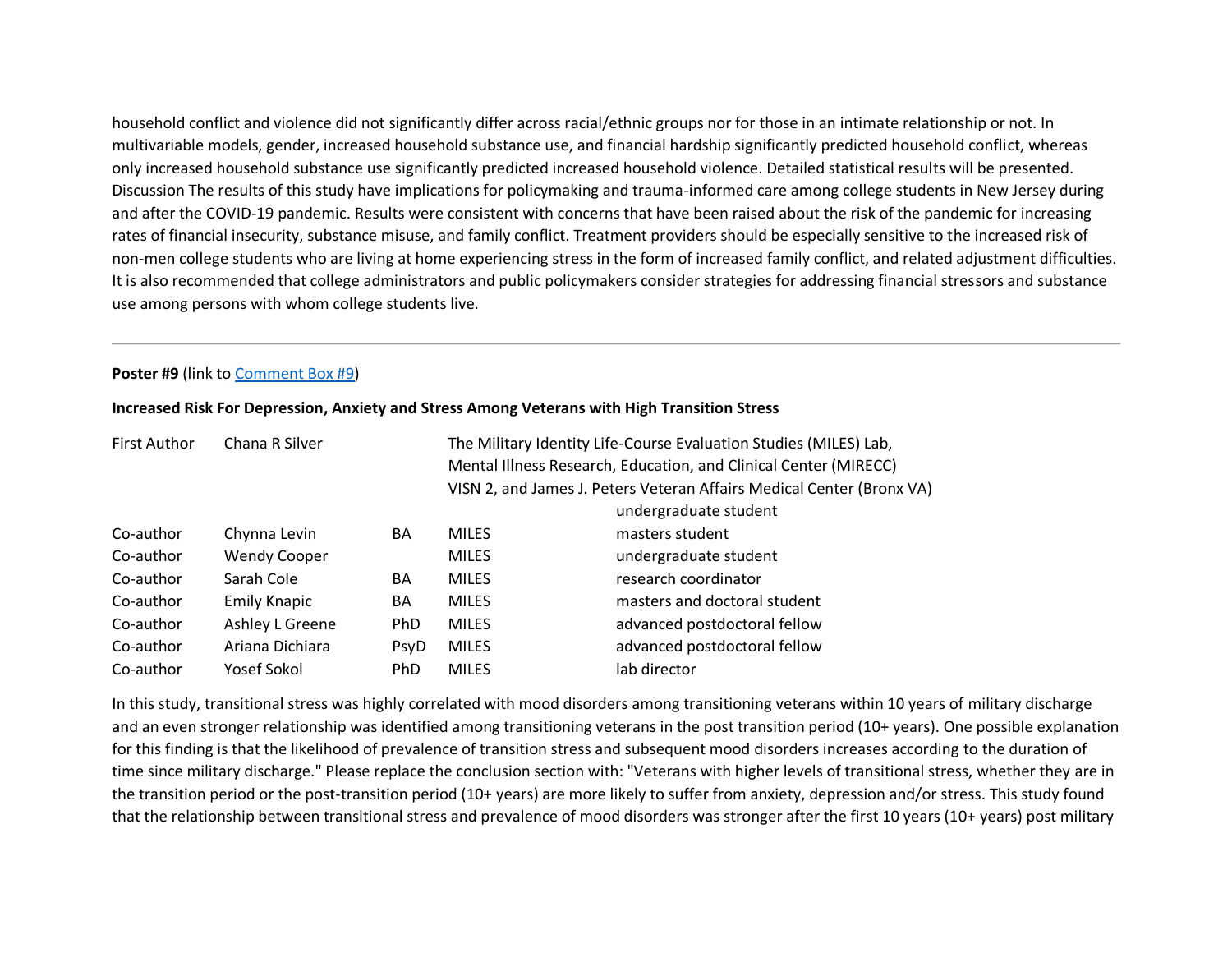discharge as compared to the within 10 years transition period. This data has important clinical implications, as many clinicians would not expect it would be useful to discuss transition related difficulties 10+ years after service. However, our research indicates that the psychological distress experienced by these veterans 10+ years later may well be related to transitional stress.

# **Poster #10** (link t[o Comment Box #10\)](https://njpa.memberclicks.net/poster-10-comment-box)

### **INTERGENERATIONAL TRANSMISSION OF DIRECT AND INDIRECT EATING, WEIGHT AND SHAPE COMMUNICATION**

| <b>First Author</b> | Shannon Marhan     | BA    | <b>Montclair State University</b> | masters student     |
|---------------------|--------------------|-------|-----------------------------------|---------------------|
| Co-author           | Leora Haller       | MS    | <b>Montclair State University</b> | doctoral student    |
| Co-author           | Shannon M O'Connor | – PhD | <b>Montclair State University</b> | assistant professor |

Parental communication about the importance of one's body weight and shape can have a lasting impact on their offspring's eating behaviors and attitudes about their body. However, it is less known if parental communication about weight/shape is maintained across generations. Thus, the purpose of this study was to explore the intergenerational transmission of direct (i.e., direct comments to the child about their weight and encouragement to lose weight) and indirect (i.e., modeling of the importance of body weight and shape via parent's own dieting, comments about their own or others' weight) communication about weight, shape, and eating. Specifically, the present study aimed to explore whether retrospectively reported direct and indirect communication about weight/shape from parents during childhood predicted the offspring's own direct and indirect communication about weight/shape to their child. Participants were 634 adult females (M=34.75 years, SD=7.40) with at least one child age 6-11 recruited to complete an online survey via Amazon's Mechanical Turk (MTurk). Participants provided retrospective reports of their parents' direct (e.g., frequency of comments about the participant's weight, encouragement to diet) and indirect (e.g., parents' own dieting, comments about their own weight and other people's weight) communication about weight/shape and eating during childhood. Participants then self-reported their own direct and indirect communication about weight to their own child. Linear regression was used to explore whether childhood direct and indirect communication predicts their own weight/shape communication towards their child. Child's BMI percentile was included as a covariate to ensure that findings were not influenced by the child's body size. Communication about weight/shape in childhood significantly predicted current weight/shape communication to their own child. Stronger associations were observed between similar communication styles (e.g., direct communication during childhood was a stronger predictor of current direct communication to their child than indirect communication); however, significant associations were also found across communication styles. Taken together, the experience of direct or indirect communication about weight/shape in childhood was found to predict parents' own communication style about weight/shape, even when BMI was accounted for. These findings suggest that greater attention to the importance of families breaking the intergenerational cycle of dieting and weight commentary could protect future generations from unhealthy weight control behaviors and beliefs.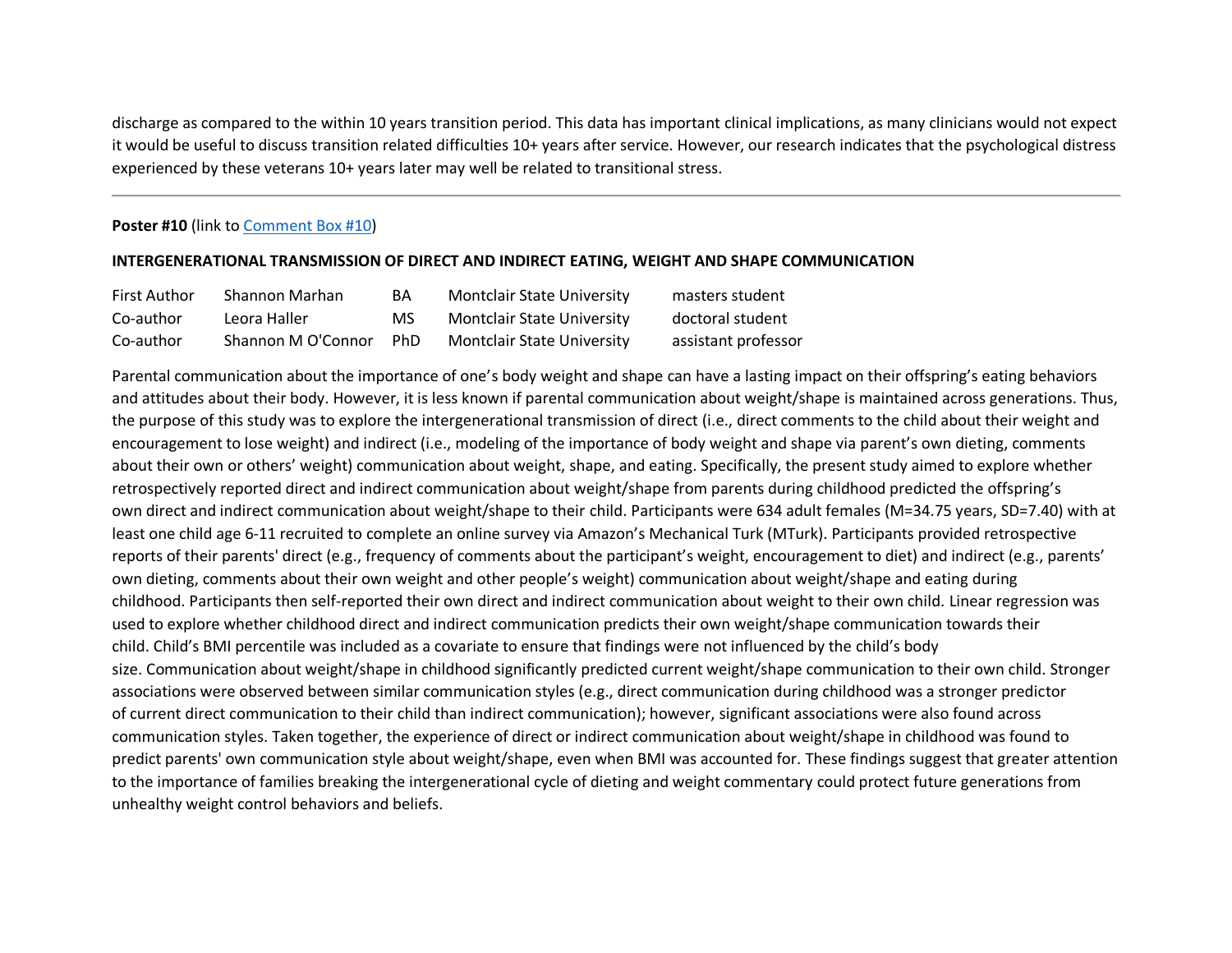# **Poster #11** (link t[o Comment Box #11\)](https://njpa.memberclicks.net/poster-11-comment-box)

# **My Body, My Post: Emerging Adult Women and Presentation of Body and Sexuality on Social Networking Sites**

| <b>First Author</b> | Pooja Aradhya | MA | Boston College masters student  |
|---------------------|---------------|----|---------------------------------|
| Co-author           | Jena Talbot   | MA | Boston College doctoral student |

Women receive many contradictory messages about what their bodies should look like and how they should behave. These messages necessarily impact how women are socialized to use social media and how they engage with online platforms. Little attention has been paid to the impact of these mixed messages on women's self-concept and social engagement online, or to the mental health and social consequences of these interactions. The present study, guided by Objectification Theory (Fredrickson & Roberts, 1997) and Relational Cultural Theory (Miller, 1976), intended to gain a deeper understanding of how emerging adult women understand the messages they receive about their bodies and what they should be used for and how these messages influence their relational behaviors online. Semi-structured interviews were conducted with 14 women (ages 19-25), focusing on messages concerning expectations of women's bodies and sexuality, performance of body and sexuality in social media spaces, social media activism, and social interactions online. Conventional content analysis was used to examine the interviews. Interview data revealed multiple themes, composing four broad domains: (1) expectations of women; (2) social media curation; (3) mental health and social effects of social media use; and (4) activism and advocacy. Notions about how women wanted to perform their identities online were shaped by several factors, including aspirational goals for self-love and body acceptance, an interest in portraying themselves authentically and in the best possible light, and a desire to be part of a movement of social change. The study underscores the impact of social media in individual functioning and wellbeing and reveals deep-seated conflict that women face in integrating messages about who they should be with performance of their own identities. This study highlights the need for situationally responsive clinical practice, intervention, and future research.

# **Poster #12** (link t[o Comment Box #12\)](https://njpa.memberclicks.net/poster-12-comment-box)

# **PERCIEVED STRESS, COPING, AND GOAL ORIENTATION : AN EXPLORATORY ANAYLISIS OF LEVELS OF CONTACT IN SPORTS**

Author Brendan Guarino MA Felician University doctoral student

The purpose of this study is to investigate the difference in perceived stress, goal orientation, coping skills, and gender between contact and low/no contact athletes. Ninety-seven (N=97; 61 contact athletes, 36 low/no contact athletes) collegiate athlete were used to assess whether physical contact in sports impacts perceived stress and their ability to cope. A two-way between subject's ANOVA was used to explore the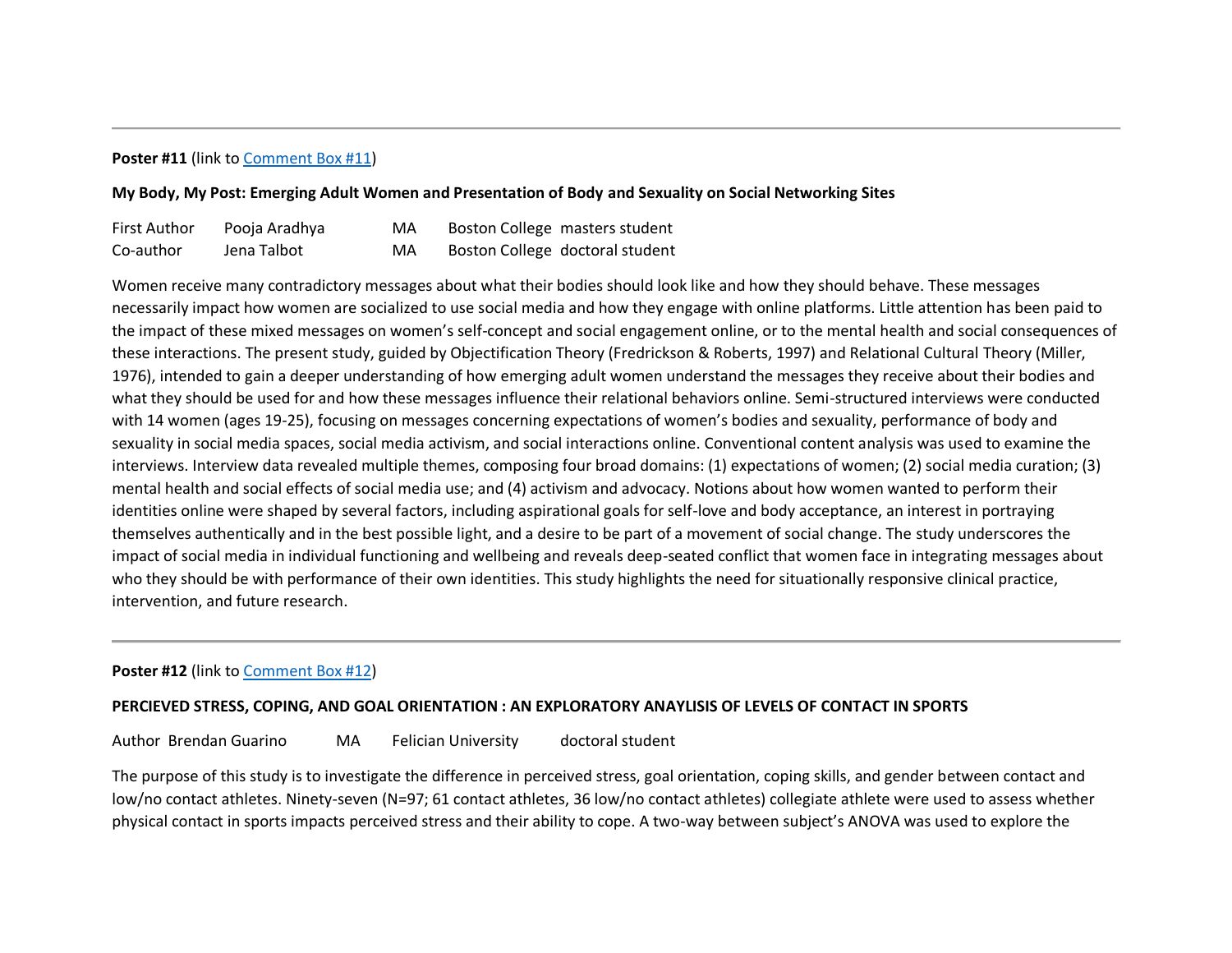differences in coping strategies. Results indicated coping was similar in both contact and no/low contact athletes. Upon further analysis, a negative correlation between perceived stress across gender and levels of contact was found. The results may not imply an interaction affect but descriptive statistics show that the decrease in Cis-Males ability to cope are more closely related to a stress response, as compared to Cis-Female athlete's coping abilities relative to the stress they perceive. Perceived stress was also negatively correlated with the level of physical contact and showed that contact athlete's coping skills decreased when their perceived stress increased. This research has revealed a trend and pointed to a gender difference in the ability of Cis-Female athletes to cope with perceived stress when compared to Cis-Male athletes.

### **Poster #13** (link t[o Comment Box #13\)](https://njpa.memberclicks.net/poster-13-comment-box)

# **School-Based Interventions for Child and Adolescent Anxiety**

| <b>First Author</b> | Marcus Flax         | BA         | <b>Montclair State University</b>              | masters student                   |
|---------------------|---------------------|------------|------------------------------------------------|-----------------------------------|
| Co-author           | <b>Taylor Walls</b> | MA         | Montclair State University                     | doctoral student                  |
| Co-author           | Avi Kalver          | BA         | <b>Montclair State University</b>              | doctoral student                  |
| Co-author           | Jeremy K Fox        | <b>PhD</b> | <b>Montclair State University</b>              | associate professor of psychology |
| Co-author           | Samantha Coyle      | <b>PhD</b> | <b>Montclair State University</b>              | assistant professor of psychology |
| Co-author           | Aleta Angelosante   | PhD        | Department of Child and Adolescent Psychiatry, |                                   |
|                     |                     |            | New York University Langone Health             | clinical assistant professor      |
| Co-author           | Carrie Masia Warner | PhD        | <b>Montclair State University</b>              | professor of psychology           |

Anxiety disorders are among the most prevalent and impairing mental health problems affecting children and adolescents. Yet, approximately 80% of young people with anxiety disorders do not receive mental health services. Schools can play an important role in addressing the unmet mental health needs of youth with anxiety by increasing access to cost-effective, evidence-based services and facilitating early detection and intervention efforts. School-based interventions can also reduce barriers to care (e.g., cost, transportation, stigma) while providing a naturalistic setting to address common triggers of anxiety in students, such as taking tests and talking to unfamiliar peers. Trained school personnel may also be instrumental in the implementation of school-based interventions and ensuring that school interventions are adaptable, feasible, and sustainable without significant researcher involvement. This presentation will highlight the unique benefits of school-based interventions, as well as describe four school-based programs for anxiety disorders (FRIENDS, Cool Kids, Skills for Academic and Social Success, and STARS) and research evaluating their effectiveness. Among the school-based intervention literature, these four programs have shown the most feasibility across multiple studies and have significantly investigated the delivery of these programs by school personnel. We will also discuss issues and challenges related to the implementation of these efforts, including how to identify youth anxiety in schools, harness the support of school administration, and develop services that are culturally sensitive.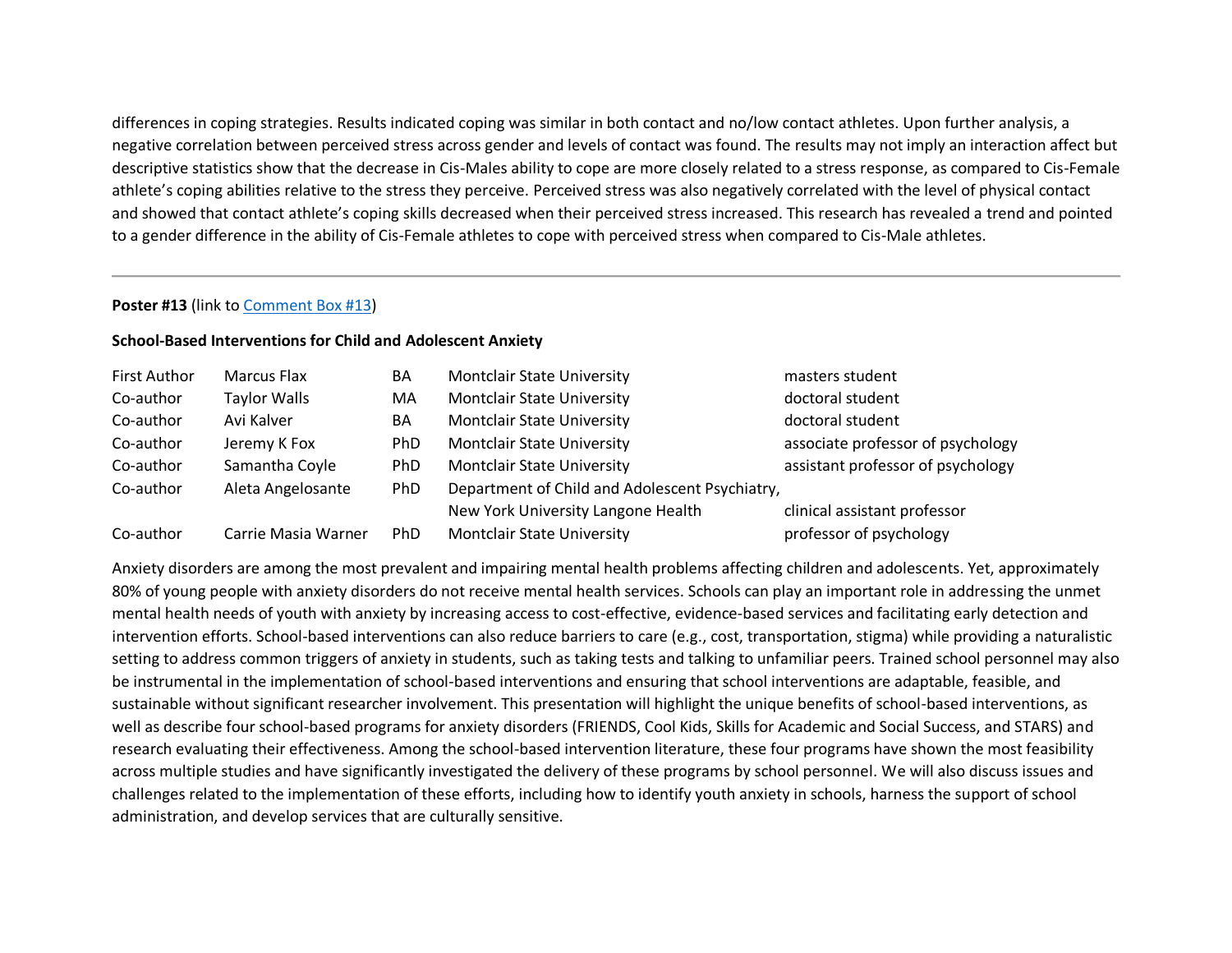# **Poster #14** (link t[o Comment Box #14\)](https://njpa.memberclicks.net/poster-14-comment-box)

# **The Influence of Multicultural Distress on the Role of Minority Serving Institutions as Protective Factors for Racial/Ethnic Minority Students**

| <b>First Author</b> | Alexandra O Gil        | PsvD       | Kean University                   | adjunct professor             |
|---------------------|------------------------|------------|-----------------------------------|-------------------------------|
| Co-author           | Sara Rocha             |            | <b>Montclair State University</b> | undergraduate student, Intern |
| Co-author           | Aaron Gubi             | <b>PhD</b> | Kean University                   | graduate school professor     |
| Co-author           | <b>Franklin Turner</b> | <b>PhD</b> | Kean University                   | undergraduate professor       |

This study explores the influence of multicultural distress on the role of minority-serving institutions (MSI) as protective factors for Racial/Ethnic Minority Students. The U.S. Census Bureau predicts that the United States will become a "majority-minority" nation by 2043, if not before (Maxwell, 2014). Overall, data from the National Center for Educational Statistics (NCES, 2018) confirms that the expansion of students from racial and ethnic minority backgrounds in post-secondary education is contributing to a growing number of universities designated as Minority Serving Institutions (Hoxworth, 2018). Increasing diversity is leading to demographic changes within higher education. Research suggests that MSIs support racial ethnic-minority student outcomes by making them feel comfortable on campus, minimizing discrimination, increase academic performance, and increase awareness. Minority-serving institutions enroll and graduate large numbers of ethnic-minority students (Espinose, et al., 2018). Many contend that such institutions, similar to historically black colleges and universities (HBCU), hold a potentially influential role overall; in that they can support academic attainment of ethnic minority students. Such colleges are believed to promote social justice and raise racial awareness by placing an emphasis on minoritized cultures, ensuring that ethnic minority students do not feel othered or ashamed of their differences amongst their peers (Mobley, 2017), and by promoting connectedness with the college among students from racial and ethnic minority backgrounds (Densen & Chang, 2015; Jayakumar, 2015). Many contend that being in a diverse learning setting serves as a protective factor, shielding racial/ethnic minority students from some degree of distress and thereby promoting mental health and academic well-being. In contrast, other research findings suggest that multicultural distress threatens mental health and academic well-being even within diverse minority-serving institutions. Despite various studies indicating that MSIs mitigate against potential distress of racial/ethnic minority students (Turner, 2021), the present study suggests that minority students are not accruing the perceived benefits (e.g., decreased multicultural distress) from a MSI as has been theorized. To put it more succinctly, minority students appear to be impacted by multicultural distress despite being enrolled at an MSI. Turner (2021) posited that minority students are not likely to benefit from a diverse campus until a critical mass of ethnic minority students is reached. Furthermore, they posited that the faculty and staff must also resemble this diverse student body if students are to benefit. While more research is needed, it appears that colleges and universities must continue to strive to retain and recruit faculty and staff that resemble the students they mentor and teach in order to dissolve the influence of multicultural distress on student success (Milem, 2003).